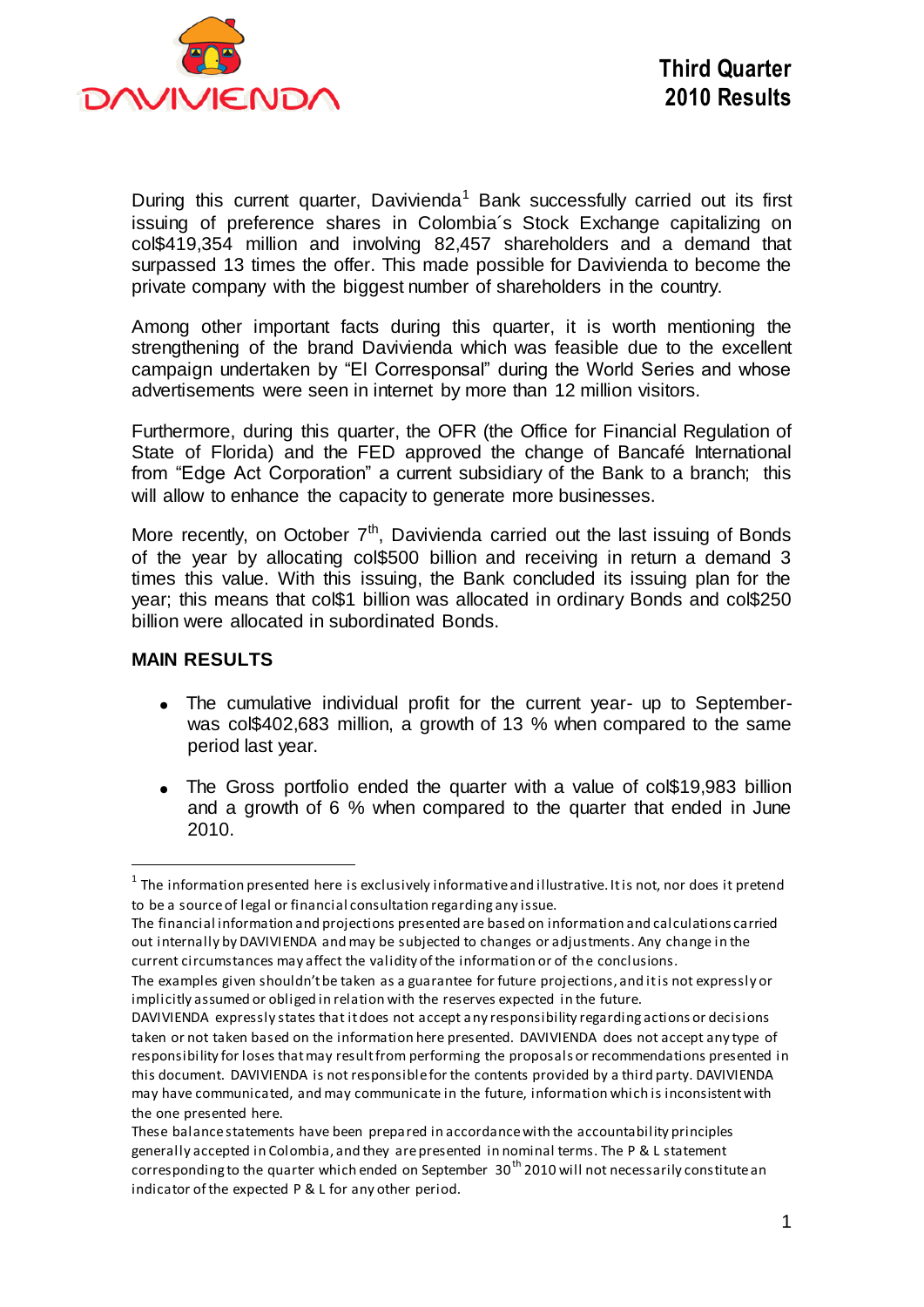

- The portfolio quality indicator<sup>2</sup> continues to improve; it has reached 1.8 % and the coverage levels<sup>3</sup> superior to 200 % are being maintained.
- The ratio of Net portfolio over deposits reached 94 % compared to 90 % the previous quarter.
- The owner's equity reached col\$3.449 billion and the solvency was of 15.2 %.
- The financial margin increased by 30 % with respect to that accumulated by September last year; despite a decrease in the rates, it reached col\$980 billion.

So far this year, the profits of the Bank were col\$45.862 million superior to those obtained during the same period the previous year. With this result, the 12 month profit per share was col\$1.231.

This growth has been constant during all the quarters this year, and specifically during the third quarter in which it grew by 18 % when compared to the same quarter last year producing as a result col\$155.852 million.

The consolidated cumulative profit<sup>4</sup> was col\$468,657 where Davivienda results represents 86 %.

The return on equity in the last 12 months was 17.6 %. This indicator increases to 20% when the expenses due to the amortization of the mercantile credit related to the acquisition of Bancafé, Confinanciera and Bansuperior are excluded.

# **BALANCE SHEET**

The assets increased by 6 % in the last quarter and by 15% in the last year reaching col\$27,302 billion. Their structure shows a high diversification with a higher participation of the commercial portfolio: 34 % followed by the consumption portfolio with 26 %.

 2 The portfolio quality: Consumption due > 60 days, commercial due > 90 days and housing due > 120 days.

 $3$  The coverage level is calculated as the provisions over the balance due for each portfolio.

<sup>(</sup>consumption >60 days, commercial >90 days and housing >120 days.) 4

The consolidated information corresponds to the Bank´s intermediate consolidated financial statements and its subordinated companies in which the Bank directly or indirectly has more than 50% of the proprietary shares with the right to vote.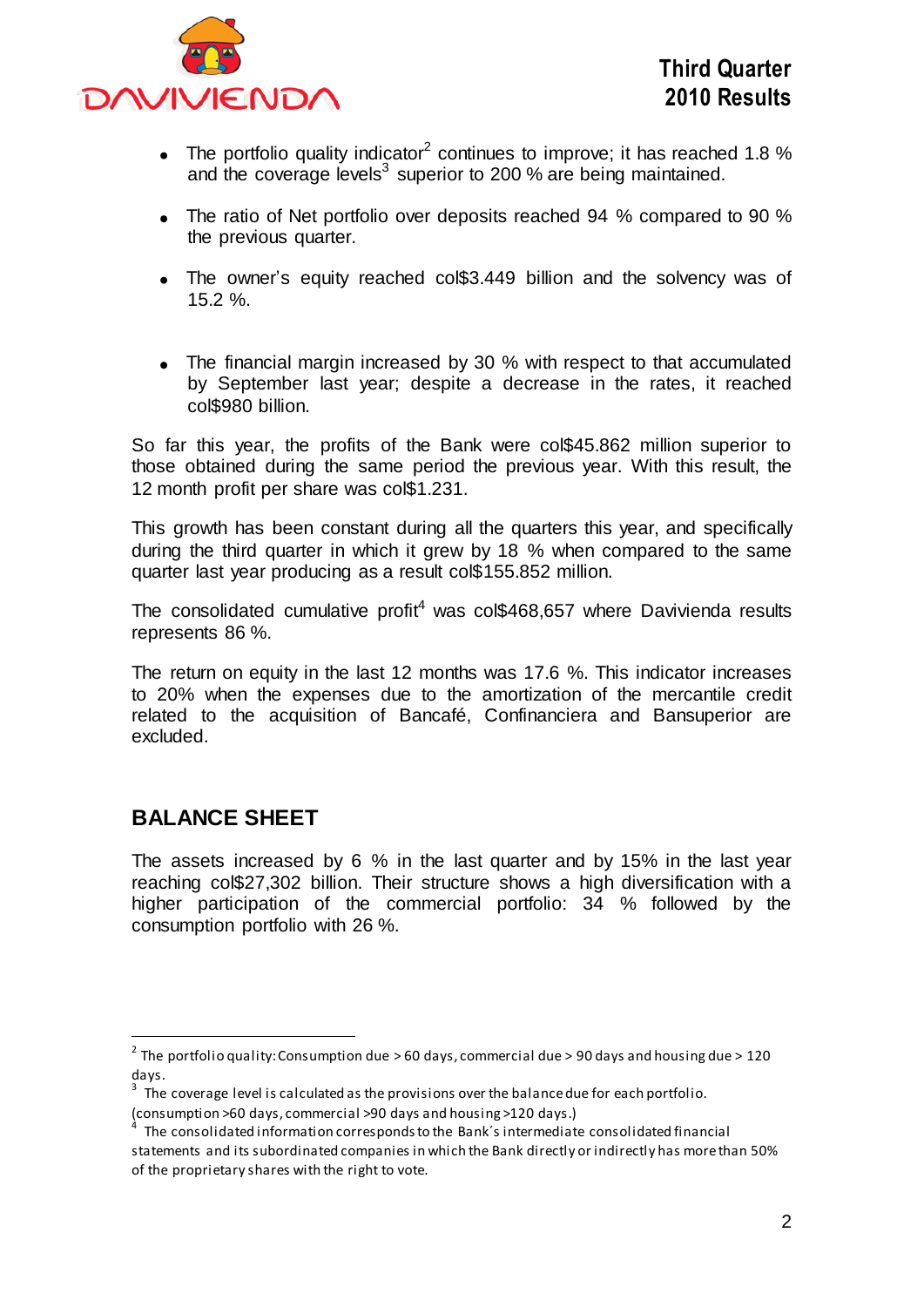



The consolidated assets reached col\$28.692 billion where the Bank's assets represent 95 %.

At the end of the quarter, the credit portfolio reached col\$19,983 million; col\$3,532 million more in relation to those obtained by the end of September 2009; this represents an increase of 21 % in the 12 months. The structure of the portfolio continues to be similar to that of the previous year thus reflecting a growth in all the types of portfolios and maintaining a more diversified portfolio in relation to the sector.



**PORTFOLIO STRUCTURE**

The portfolio with the highest growth was the Consumption one which reached col\$7,037 billion with an annual variation of 26.1 % versus a 16 % of the sector.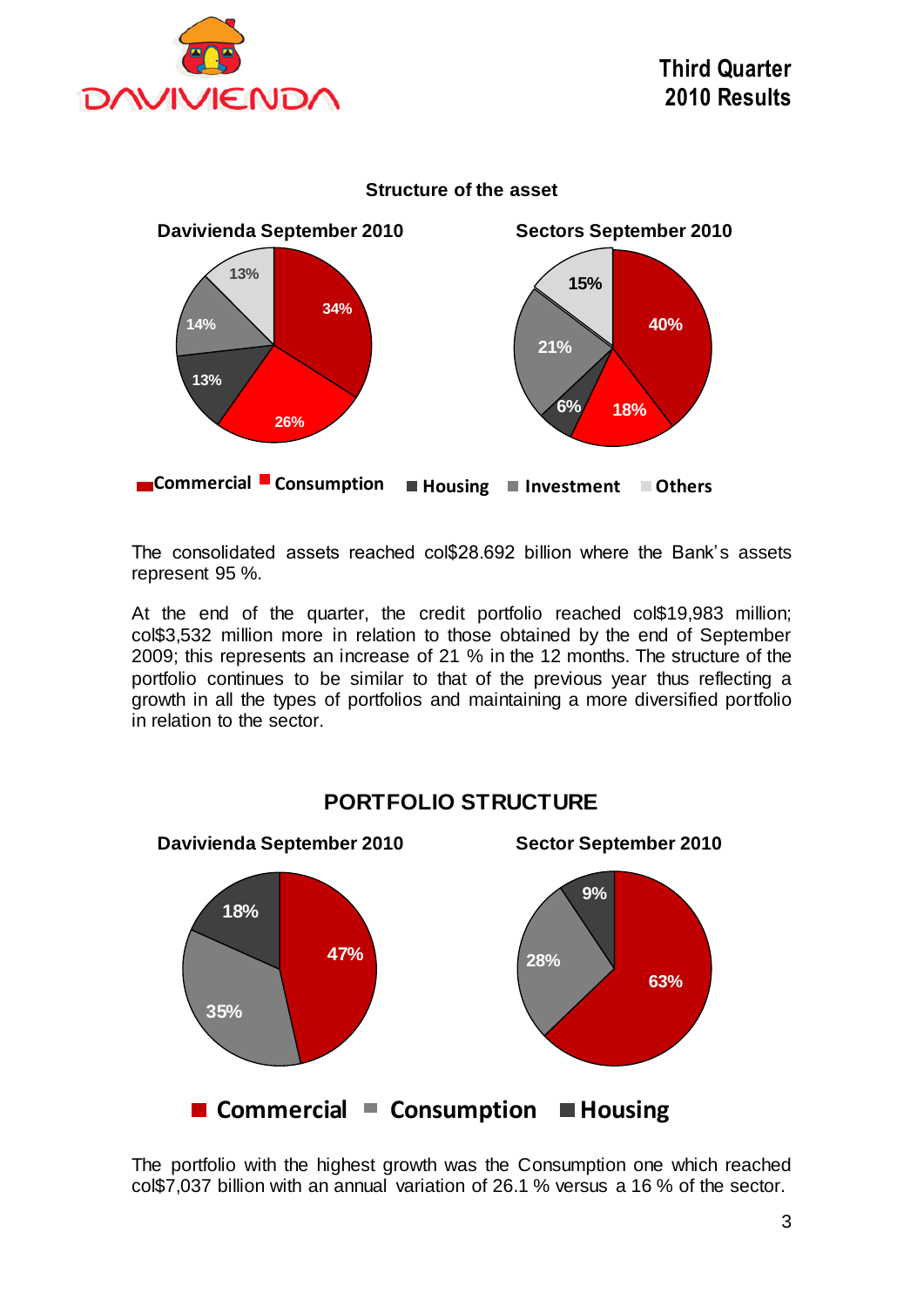

The second one is the Housing Portfolio<sup>5</sup> with col\$3.655 billion. Here, the effects of the governmental policies related to the subsidy in the interest rate with an increase of 24 % versus 18.1 % of the sector are reflected. So far this year, col\$593 billion have been converted into securities, and of these, col\$281 billion were in July, and col\$104 billion were in October.

Finally, the Commercial Portfolio closes with col\$9,291 billion and grows by 15.2 % above the 12.3 % of the sector.

In relation to the quality of the portfolio, there is an improvement in the indicators for all types of portfolios when compared to September last year showing a result better to that of the sector in each one of them. The indicator of the total portfolio goes from a 2.5 % to a 1.8 % in the last year. Although the portfolio indicators show an improvement, the amount of credit graded in the portfolio as C, D and E due to overdue time shows an increase so far this year.

On the other hand, the coverage levels continue to be over 200 %; the Commercial Portfolio, which is the one that has the highest impact on the balance sheet, has the greatest coverage.

|                                                      |                     | <b>Total</b><br><b>Sep-09 Sep-10</b> |                               | <b>Consumption</b><br><b>Sep-09 Sep-10</b> |       | <b>Commercial</b><br><b>Sep-09 Sep-10</b> |                               | Housing<br>Sep-09 Sep-10 |
|------------------------------------------------------|---------------------|--------------------------------------|-------------------------------|--------------------------------------------|-------|-------------------------------------------|-------------------------------|--------------------------|
| <b>Quality de Portfolio</b>                          |                     |                                      |                               |                                            |       |                                           |                               |                          |
| Davivenda                                            | 2.5%                | 1.8%                                 | $3.7\%$                       | 2.9%                                       | 1.8%  | $1.2\%$                                   | 2.3%                          | 1.6%                     |
| Sector                                               | $3.1\%$             | 2.4%                                 |                               | 5.0% 3.4% 2.1%                             |       | $1.7\%$                                   | 4.3%                          | 3.4%                     |
| <b>Coverage: of Portfolio</b><br>Davivenda<br>Sector | <b>247%</b><br>186% | 192%                                 | 230% 267% 211% 254% 312% 169% |                                            |       |                                           | 154% 156% 220% 222% 210% 207% | 156%                     |
| Growthento 2009-2010                                 |                     |                                      |                               |                                            |       |                                           |                               |                          |
| Davivenda                                            |                     | 20.7%                                |                               | 26.1%                                      |       | 15.2%                                     | 24.0%                         |                          |
| Sector                                               | 17.5%               |                                      | 16.0%                         |                                            | 12.3% |                                           | 18.1%                         |                          |

Up to September 30th, the amount of credit in the goodwill is col\$1.307 billion and the current quarterly amortization is col\$26.022 million.

Liabilities reached col\$20 billion in deposits and bonds thus obtaining a ratio of net portfolio over deposits of 94 %. In relation to the composition of the funding, the amount of bonds is increased in an attempt to structure the financing of the assets with similar characteristics in terms and rates. Up to September, the principal funding source continues to be the savings accounts with 37 %.

 $\overline{a}$ 

<sup>&</sup>lt;sup>5</sup> Includes residential leasing.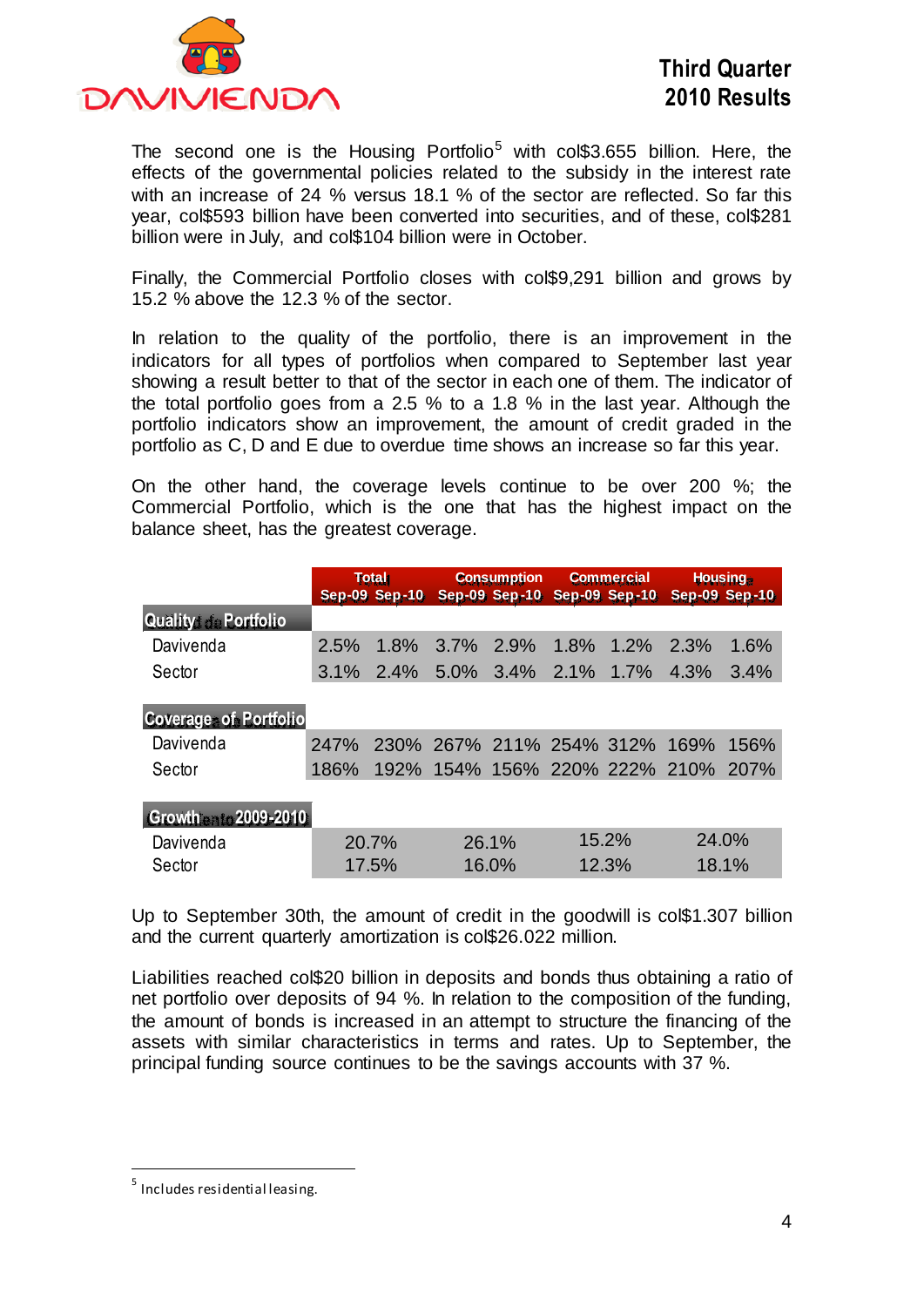

### **STRUCTURE OF FUNDING SOURCES**

( deposits + bonds and credit)



■ Saving Accounts ■ Current Accounts ■ CDT ■ Bonds ■ Credit and other

Following the capitalization process that came into effect in September, the equity of Davivienda closed the quarter with col\$3.449 billion, 18 % over that registered by the end of June, and 35 % more than the one registered in September last year. This capitalization causes the decrease in the ROE when compared to other previous periods, and together with the results obtained in the quarter, produces an increase in the intrinsic value of the share which goes from col\$7.626 in June to col\$8.452 in September. With this equity, the Bank reaches a solvency of 15.2 % versus the 13.2 % reached during the quarter which ended June 2010. By September 2010, the Basic Equity corresponds to 11.1 %.

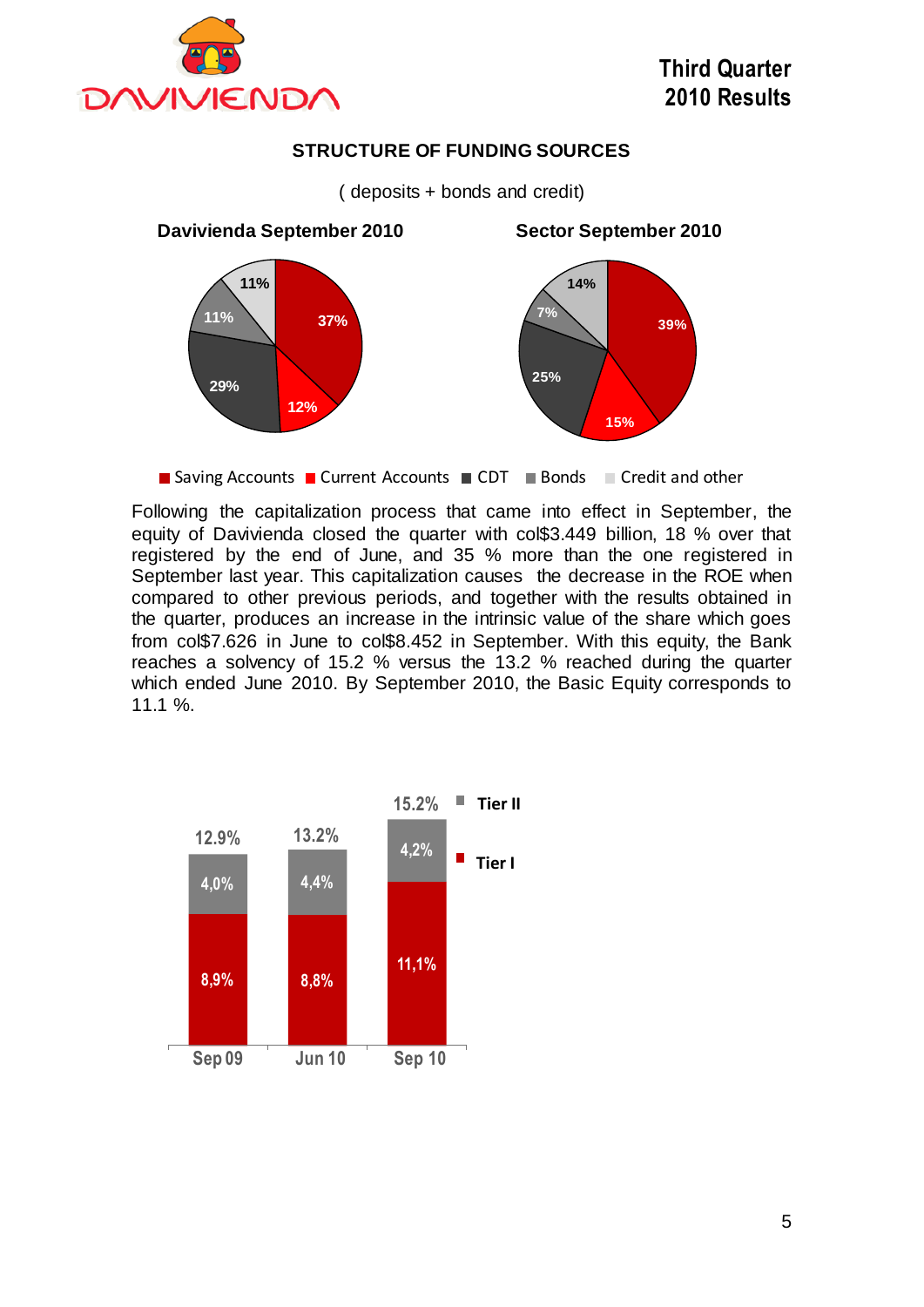

A total of 25.6 ordinary shares were converted into preference shares by the shareholders last October 5th. This action left a total of 51.6 million preference shares available for purchase at the stock exchange.

The Consolidated Equity is col\$3.456 million.

#### **RESULTS**

In the analysis of the financial statements, the cumulative net financial margin up to September shows an increase of col\$225 billion when compared to the same period last year; the above, in spite of a decrease in the interest rate during the year. The income generated by the portfolio was col\$1.708 billion and the one corresponding to investments was col\$211 billion.

This growth is due, among other factors, to an improvement in the portfolio quality indicators. Although the portfolio increases and the coverage levels are maintained, the expenditure on provisions decreased by col\$207 billion when compared to the previous year. .

The interest net margin<sup>6</sup> over assets is of 6.9 % versus the 7.3 % the previous year, and it is superior to that of its equals<sup>7</sup>.

The income due to commissions shows a slight 3 % increase when compared to that of the previous year, but it continues to be an important item within the Bank´s incomes as it represents 19.7 % and has coverage of operational expenses $^8$  of 46.6 % versus a 42.5 % from the sector.

The expenditure had an 18 % increase when compared to the previous year; and it represents 54.2 % of the net margin plus the income for services in the nine months. Up to September, this indicator was similar to that of the sector.

The personnel expenditures were col\$445.738 billion which represent a 21 % increase. This increase is explained, to a great extent, by the compensation variable part which is related to results like the portfolio growth and an improvement in the quality of the portfolio. Up to September 2010, the administrative expenditures reached col\$633.754 reflecting a 17 % growth. These expenditures include col\$78 billion mercantile credit amortization expenditures. During the year, new expenditures such as the tax over equity and the financial transaction tax which Davivienda did not have last year because of its tax stability contract had to be paid.

#### **BRANCHES**

 $\overline{a}$ 

<sup>6</sup> Net financial margin without taking into accountincome due to dividends over average assets.

<sup>7</sup> Bancolombia, BBVA and Bogotá are considered as equals.

 $8$  The expenditure excludes the mercantile credit amortization.